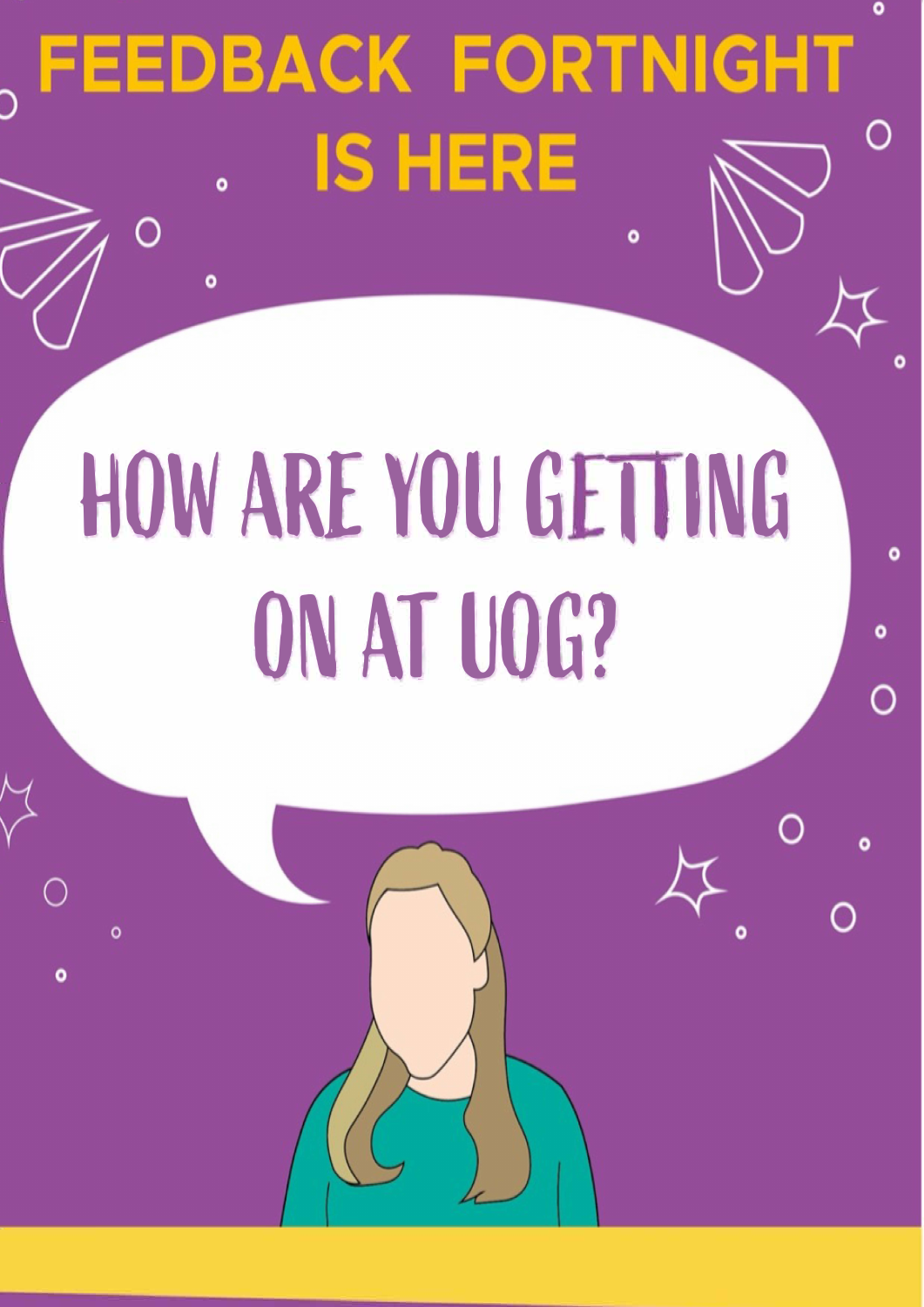

# **Feedback Fortnight Report**

**The Students' Union ran their first Feedback Fortnight of the year between 5th-22nd November. The dates were extended in order to maximise student engagement.** 

This Feedback Fortnight was structured around the question: **'How are you getting on at UoG?'** and was associated with our Welfare and Diversity Officer's campaign "Don't Drop Out, Drop In" so the survey questions were developed with this in mind.

As well as social media coverage of the campaign, we also provided physical promotional materials for the first time in the form of Feedback Fortnight Envelopes. These were placed on each campus in the SU spaces and contained small items linked to the campaign, in addition to a QR code to encourage them to provide feedback. The envelopes had the following statments displayed on the front of them:

- **Open me when you need a pick me up**
- **Open me when you are stressed**
- **Open me when you need a break**
- **Open me when you are feeling low**

During this time the additional Feedback Fortnight survey was added to the landing page of Voice it at https:// www.uogsu.com/feedback/voiceit/ but the standard survey remained available.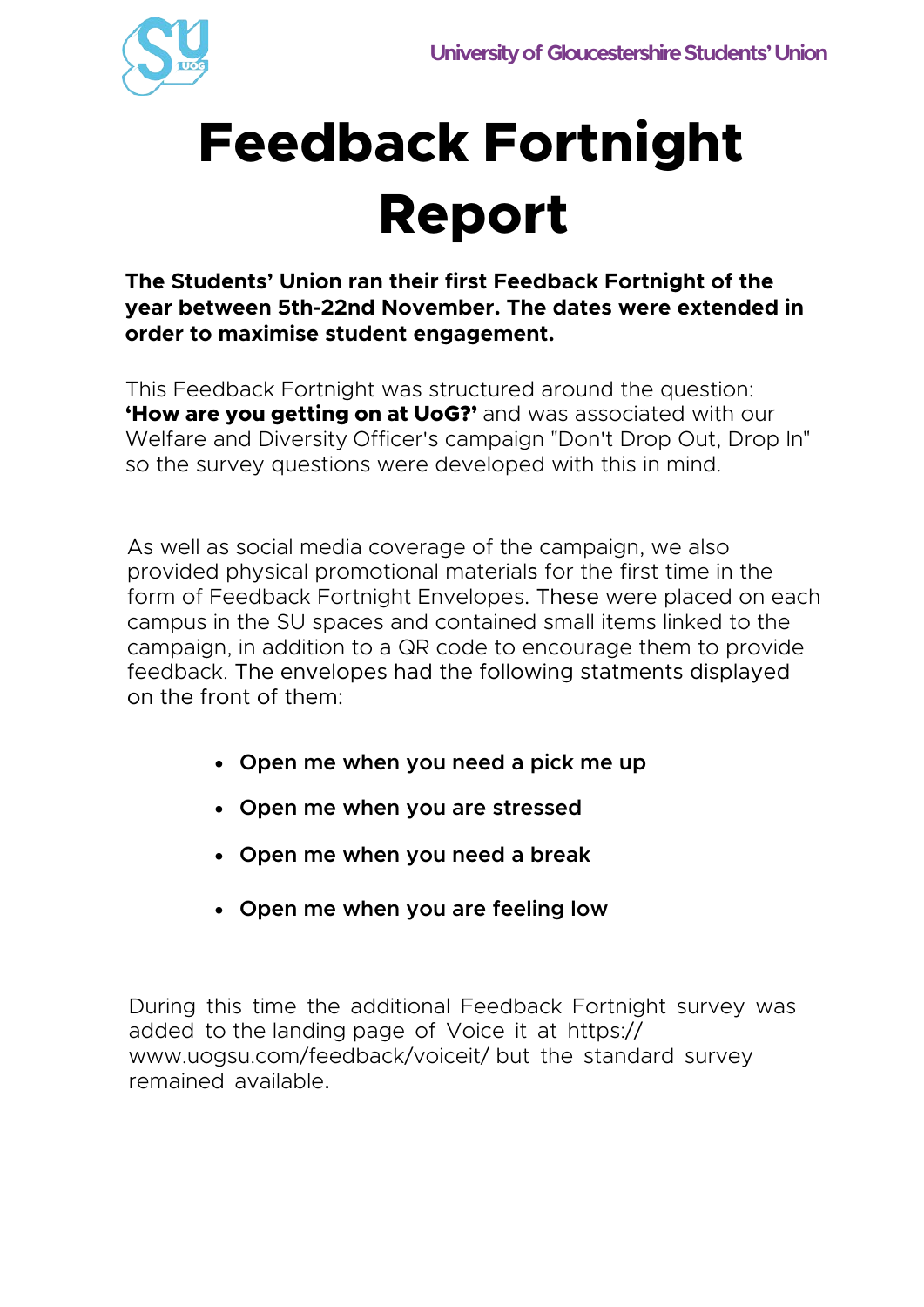#### **Students were asked to answer the following questions in the survey:**

**Over 70% of students comments were positive saying they were getting on well at university** 

• On a scale from 1 (getting on badly)-10 (getting on well) how are you getting on at UoG? Feel free to elaborate on how you are getting on at UoG

Is there anything the Students' Union (SU) could do to improve your experience at UoG?

- Do you feel part of the UoG Community?
- Is there anything that would make you feel more part of the UoG community?

During this period, we heard from 115 students which is a reduction on the previous Feedback which received 342 responses. We are mindful to take into account that there has been a change in Covid restrictions since the last Feedback Fortnight and an increased return to campus which has improved students' experience.

Of those we heard from, 30% of them commented on how they were not getting on well at university and how their experience could be improved, these comments will be elaborated in this report.



On the first question we offered a sliding scale so students could rate how they were getting on at UoG from 1-10. The most common answer was 8 suggesting many students were more than satisfied.

The bar chart here shows the responses we had to the sliding scale, only 17% of students selected a five or below for 'How well they are getting on a UoG.' Therefore, this suggests a postive student experience at UoG with 83% of the answers being a 6-10 on the sliding scale.

Students were then invited to elaborate on their answer.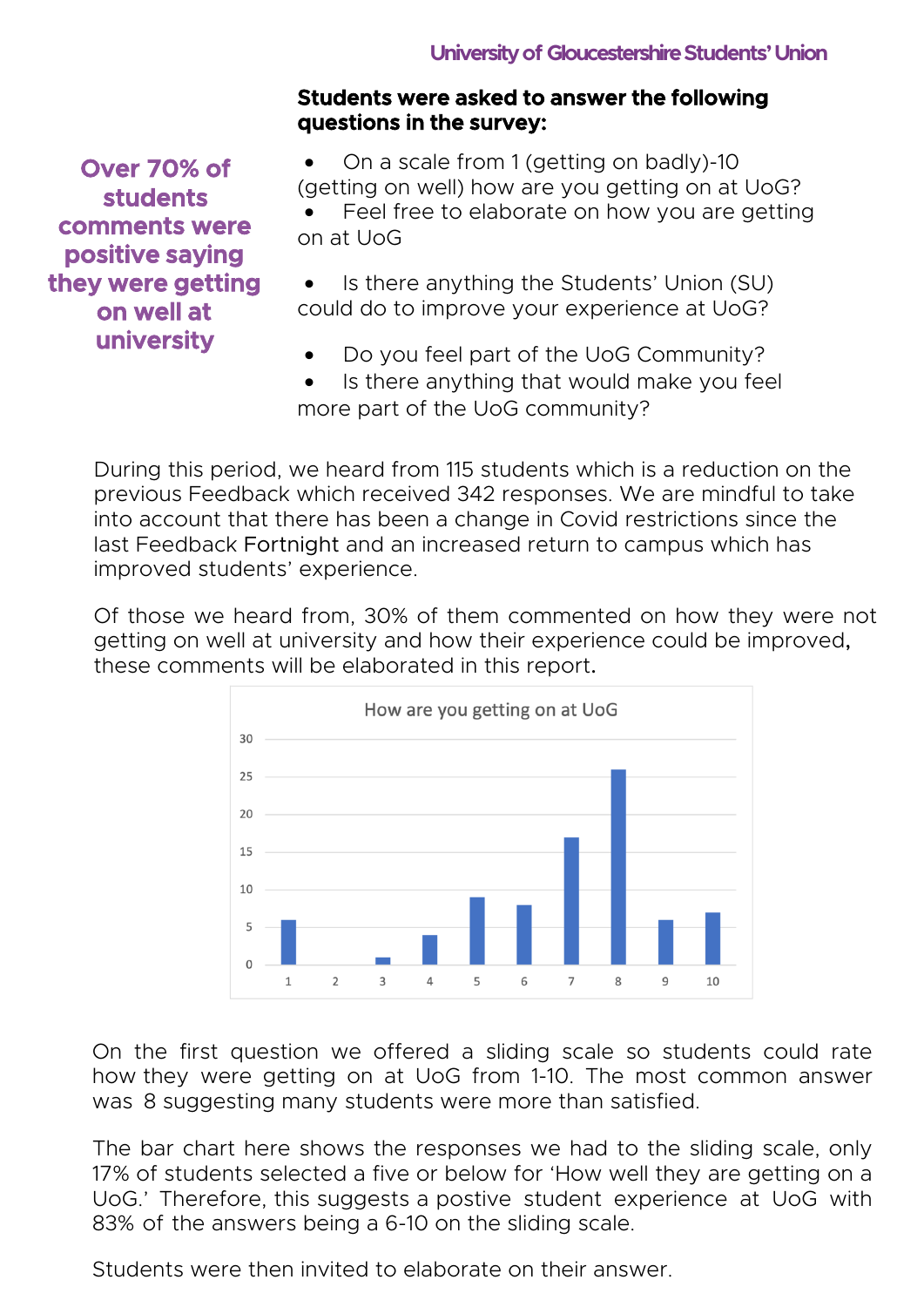**"Joining a sports team has made me feel like part of Team Glos"** 

### **72% of Students who elaborated on their answer noted they were getting on positively at UoG:**

- **•** "I'm enjoying and have made loads of new friends"
- **•** "I'm doing great I'm glad things are back to almost normalcy"

These comments imply most students who completed FF seem to be enjoying their time at UoG with a specific focus on the increased opportunities for socializing and connecting with others since the ease of Covid restrictions. Students are able to experience what they missed out on previously, such as in-person teaching, being on campus and meeting friends. Thus it is crucial to see the importance students give to the ability to enjoy a wider university experience.

### **17% of Students who elaborated on their answer noted that they were struggling academically.**

A reoccurring theme that was highlighted in the responses was the academic pressure. This has been heightened in the adjustment back at university. This is especially a significant leap for those who did not have the experience of A levels so are entering university at a different level. It is also important to note the difficulties in the transition back to in-person learning as the students who fed back are struggling facing with multiple assignments and responsibilities:

- **"It's nice to be back on campus but struggling more this year"**
- **"Learning going well, struggling slightly with the workload but coping"**
- **"Just trying to get grips with the uni life and work load management"**

**8% of Students who elaborated on their answer noted that they were feeling lonely,** mainly struggling to connect and make friends.

- **"Still struggling to make friends. It can be a bit lonely sometimes. All the staff are good at making me feel welcome"**
- **"more isolated as a PG though"**

**"A lot of work for third year, not a lot of transition support from covid times to being back on campus"**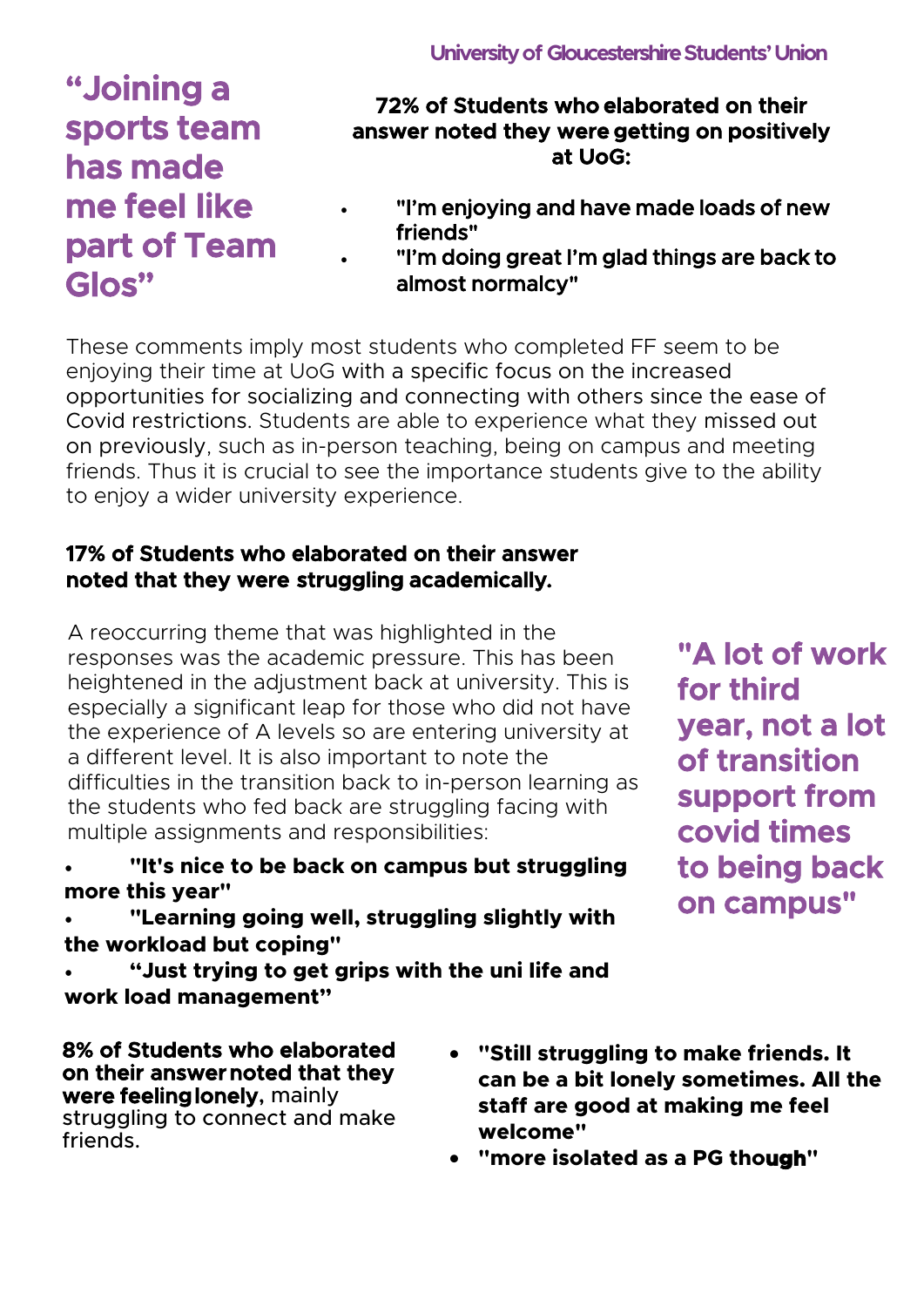### 'Student union bars being open'

The surveya sked students **if there is** anything the SU could do to improve **student** experience.

**35% responses called for the SU to open its bars. This idea also came through 'Change It', our Ideas forum so is something that students are talking about in various ways.**

- **"Open the SU bars"**
- **"Re-open campus bars. Events to make up for a lack of freshers week"**
- **"Better advertising of events throughout the year"**

This idea of 'making up for missing out' shows that many are getting on at UoG but want a rounded student experience. However, we trialled having the bars open for the first two weeks of the year and saw a £2,500 loss due to lack of use. The SU asked the University for investment prior to the year to support it being open on regular hours to support student experience, but it was denied.

## 12% mentioned increased student support

- **This shows that this continues to be of value to students especially through the pandemic and as we move out of the pandemic.**
- **"More emphasis on mental health help"**
- **"Offer 1 to 1 chats with students who would like some student support"**

### **There were calls for more events, perhaps for students to create these connections and find their communities.**

• **'More events/ activities at FCH'**

• **'More varied events for people who aren't getting on with their flat- text line from security? Phone calls make me anxious'**

### **It is also important to note 32% of responses were ambivalent to this question**

- **'Don't think so'**
- **'Not sure'**
- **'Nothing I can think of'**